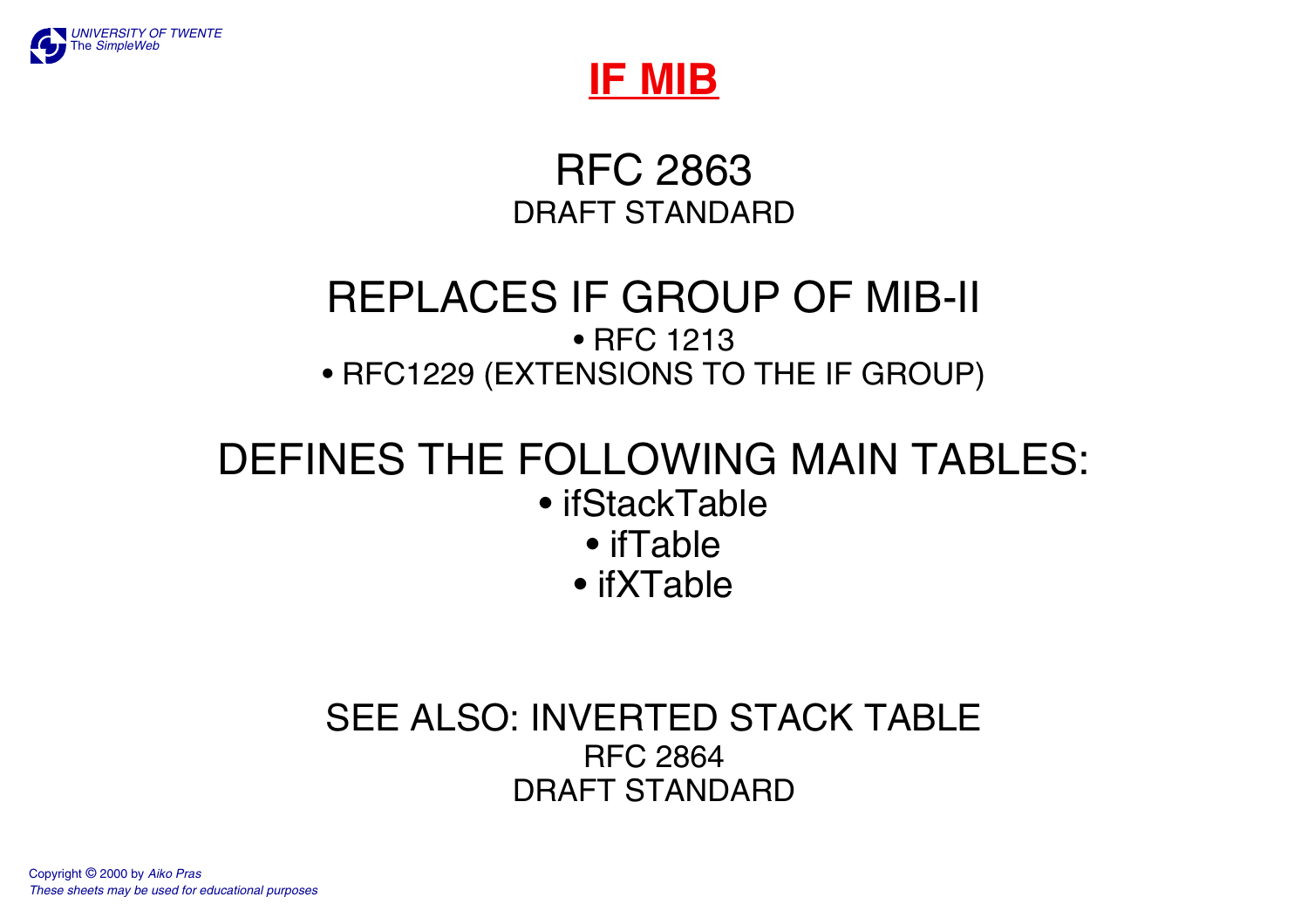

## **IF GROUP OF MIB-II**

• PROVIDES DETAILED INFORMATION OF "GENERALIZED" INTERFACES

#### • CONTAINS POINTERS TO MEDIA SPECIFIC MIBS

• INTERFACES CAN BE PHYSICAL OR VIRTUAL

• DEFINES 1 COUNTER AND 1 TABLE

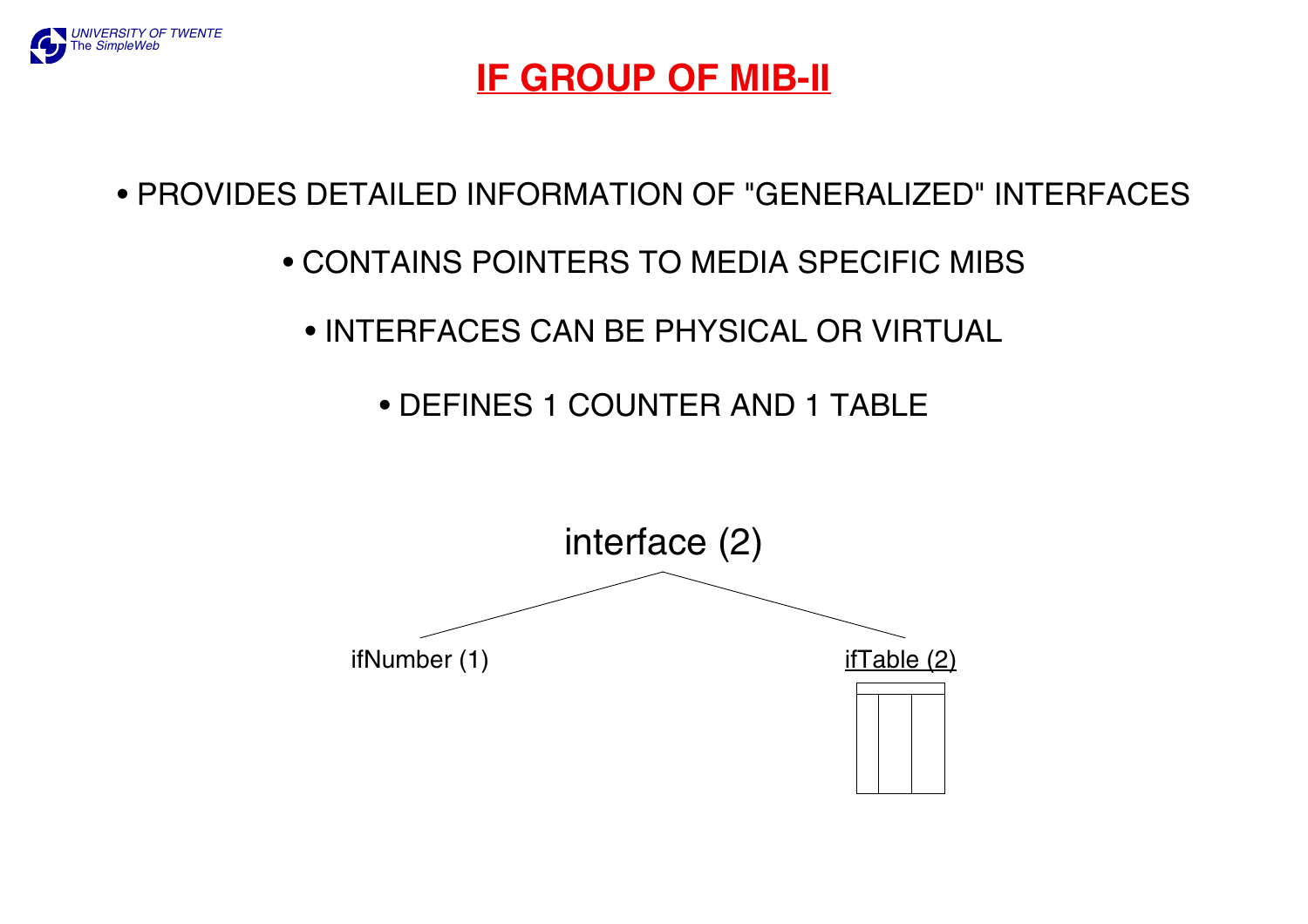

**ifTable OF MIB-II**

| itSpecific             |             |                |              |
|------------------------|-------------|----------------|--------------|
| <b>ifOutQLen</b>       |             |                |              |
| ifOutErrors            |             |                |              |
| <b>ifOutDiscards</b>   |             |                |              |
| <b>ifOutNUcastPkts</b> |             |                |              |
| <b>ifOutUcastPkts</b>  |             |                |              |
| <b>ifOutOctets</b>     |             |                |              |
| ifInUnknownProtos      |             |                |              |
| ifInErrors             |             |                |              |
| ifInDiscards           |             |                |              |
| ifInNUcastPkts         |             |                |              |
| ifInUcastPkts          |             |                |              |
| <b>ifInOctets</b>      |             |                |              |
| ifLastChange           |             |                |              |
| ifOperstatus           |             |                |              |
| <b>ifAdminStatus</b>   |             |                |              |
| ifPhysAddress          |             |                |              |
| <b>ifSpeed</b>         |             |                |              |
| ifMtu                  |             |                |              |
| ifType                 |             |                |              |
| ifDescr                |             |                |              |
| ifIndex                | $\mathbf 1$ | $\overline{2}$ | $\mathsf{n}$ |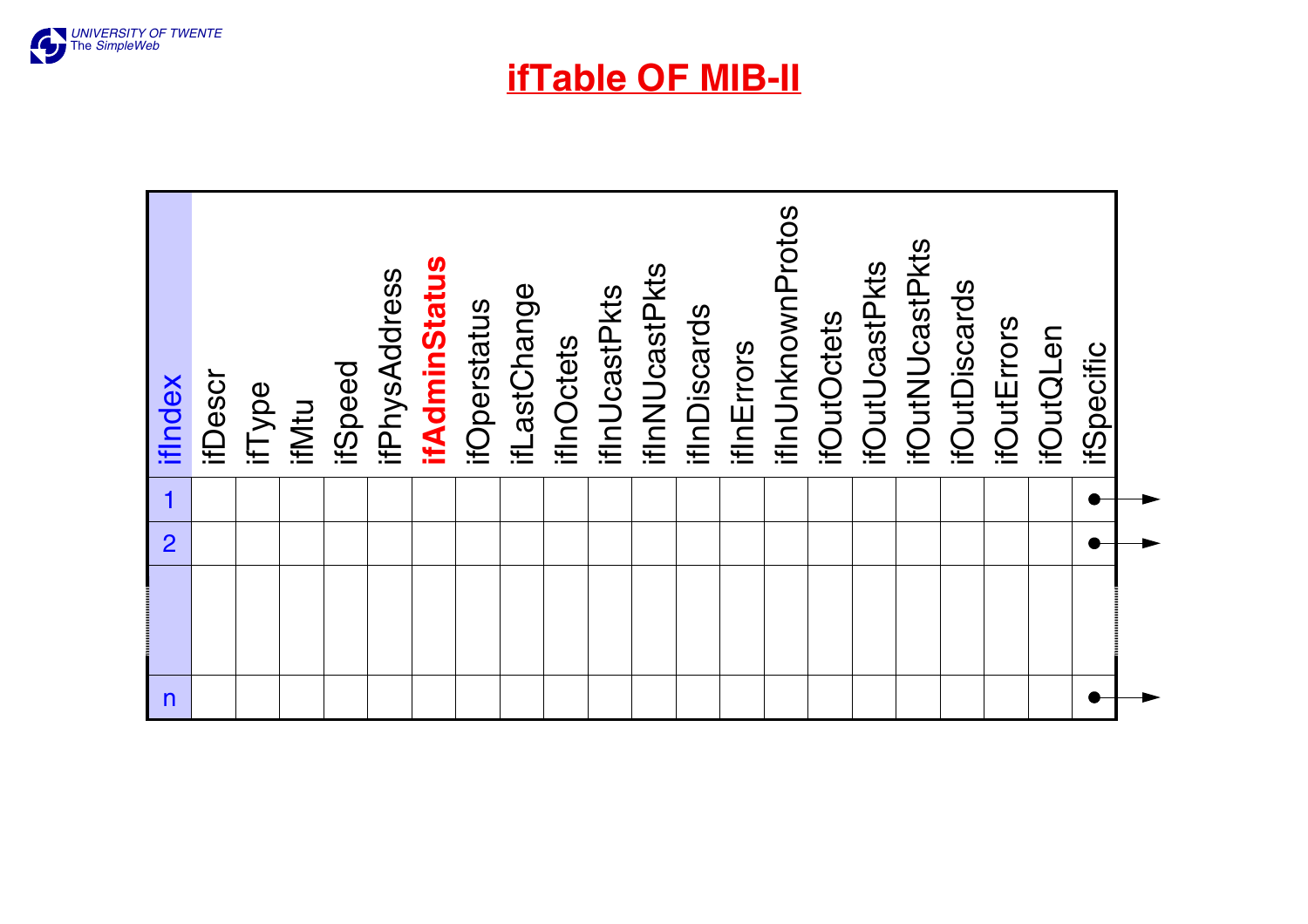

## **ifType and ifStatus**

• ifType EXAMPLES:

|                | <b>Undefined</b>  | 16 | <b>LAPB</b>         |
|----------------|-------------------|----|---------------------|
| 6              | <b>Ethernet</b>   | 20 | <b>ISDN Basic</b>   |
| $\overline{7}$ | <b>IEEE 802.3</b> | 21 | <b>ISDN Primary</b> |
| 8              | <b>IEEE 802.4</b> | 23 | <b>PPP</b>          |
| 9              | <b>IEEE 802.5</b> | 24 | Loopback            |
| 10             | <b>IEEE 802.6</b> | 28 | <b>SLIP</b>         |
| 15             | <b>FDDI</b>       | 32 | <b>Frame Relay</b>  |

• ifAdminStatus / ifOperStatus  $1 = up$ 2 = down  $3 = testing$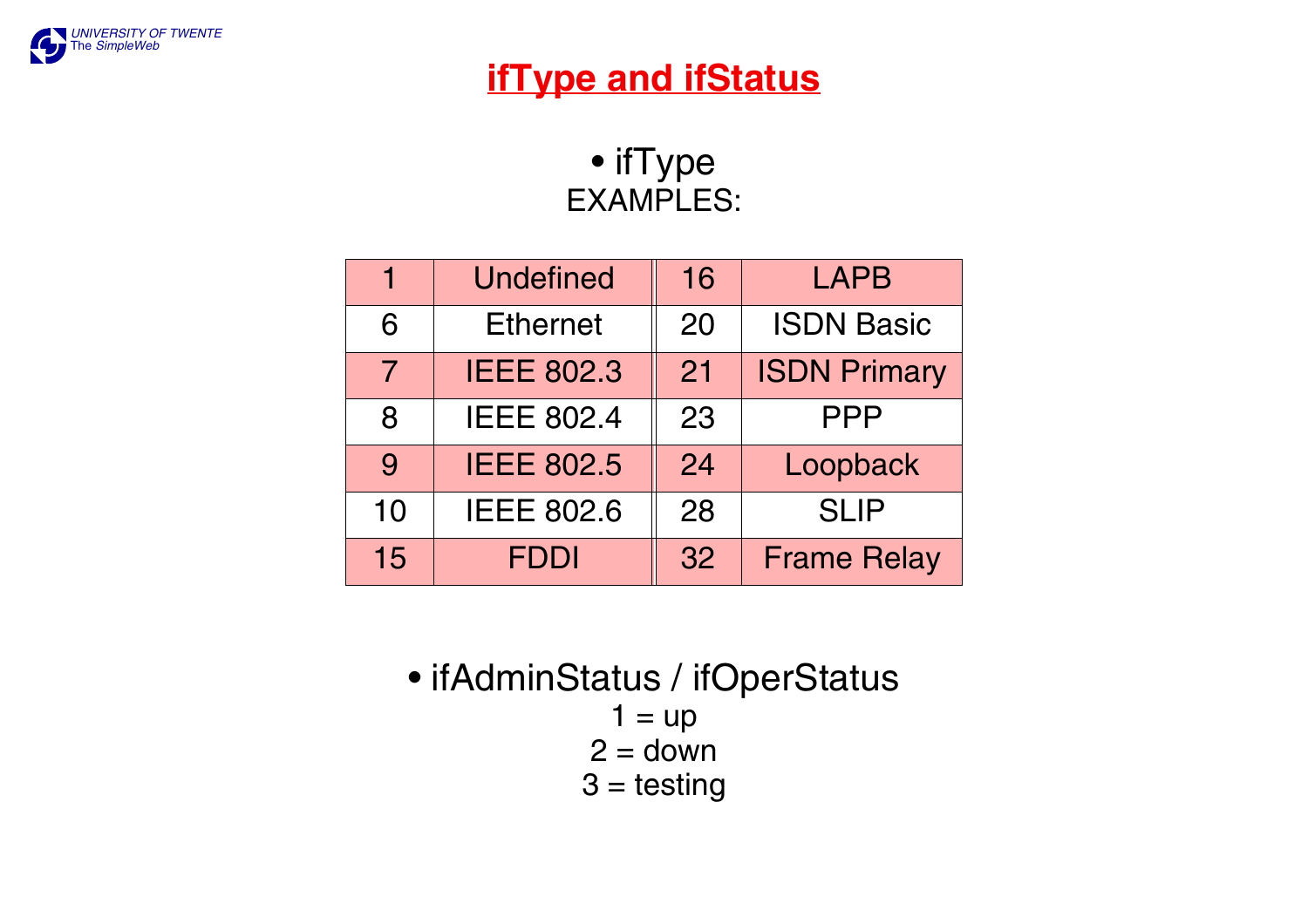# **IF PACKET COUNT**

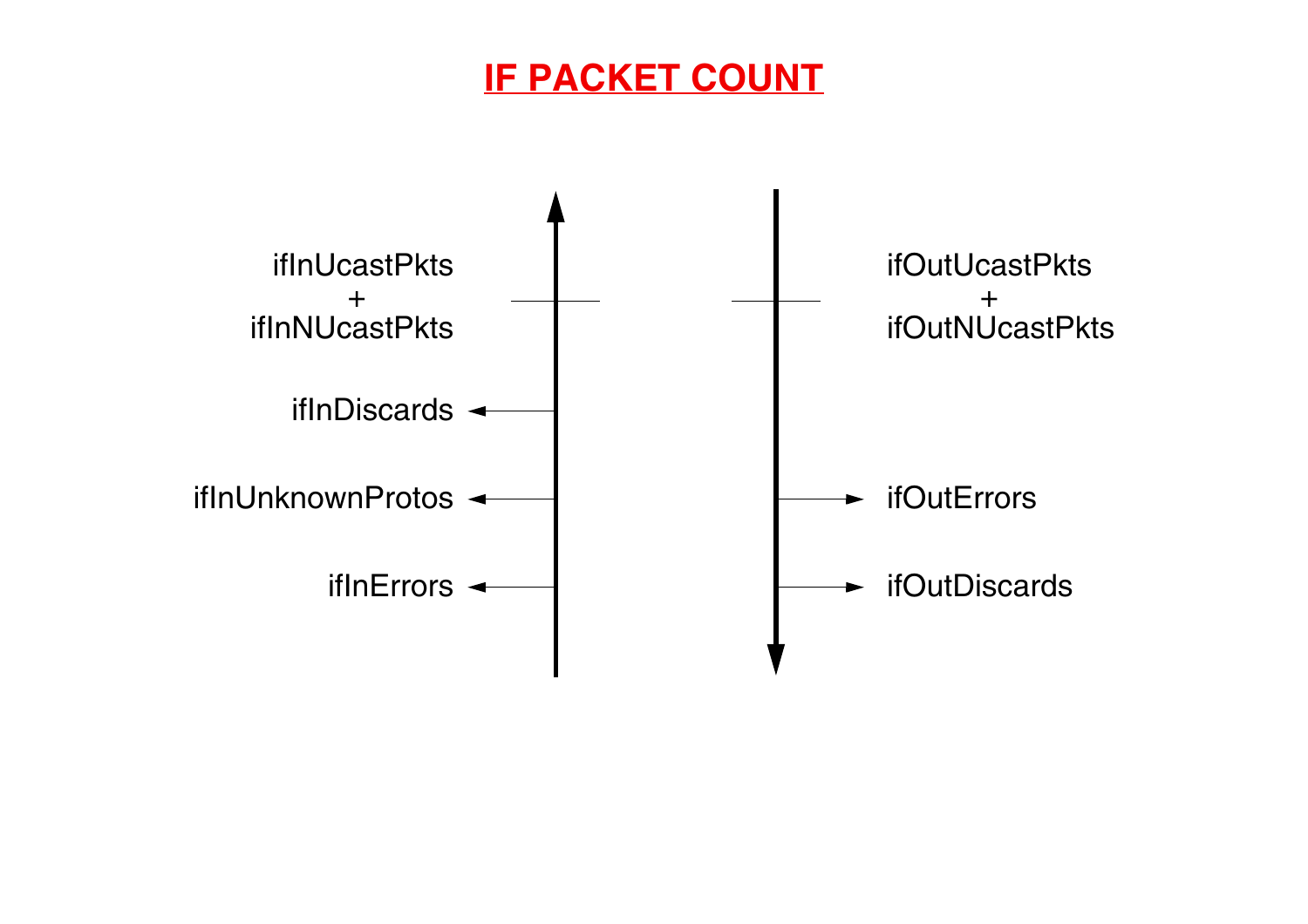**PROBLEMS WITH ifTable OF MIB-II**

### LAYERED INTERFACES DIFFICULT TO DESCRIBE• WHAT SHOULD BE THE VALUE OF ifType?

NO DISTINCTION BETWEEN VIRTUAL & PHYSICAL INTERFACES

NO SUPPORT FOR DYNAMIC ADDITION/REMOVAL OF INTERFACES

COUNTERS ARE 32 BITS (SMIv1) • WRAP AROUND 10 MBIT ETHERNET: 57 MINUTES• WRAP AROUND 1 GBIT ETHERNET: LESS THAN 1 MINUTE!

> GAUGES ARE 32 BITS• ifSpeed

INTERFACE TYPES "HARD CODED" IN STANDARD

NO DIFFERENCE BETWEEN MULTICAST & BROADCAST

TOO MANY TRAPS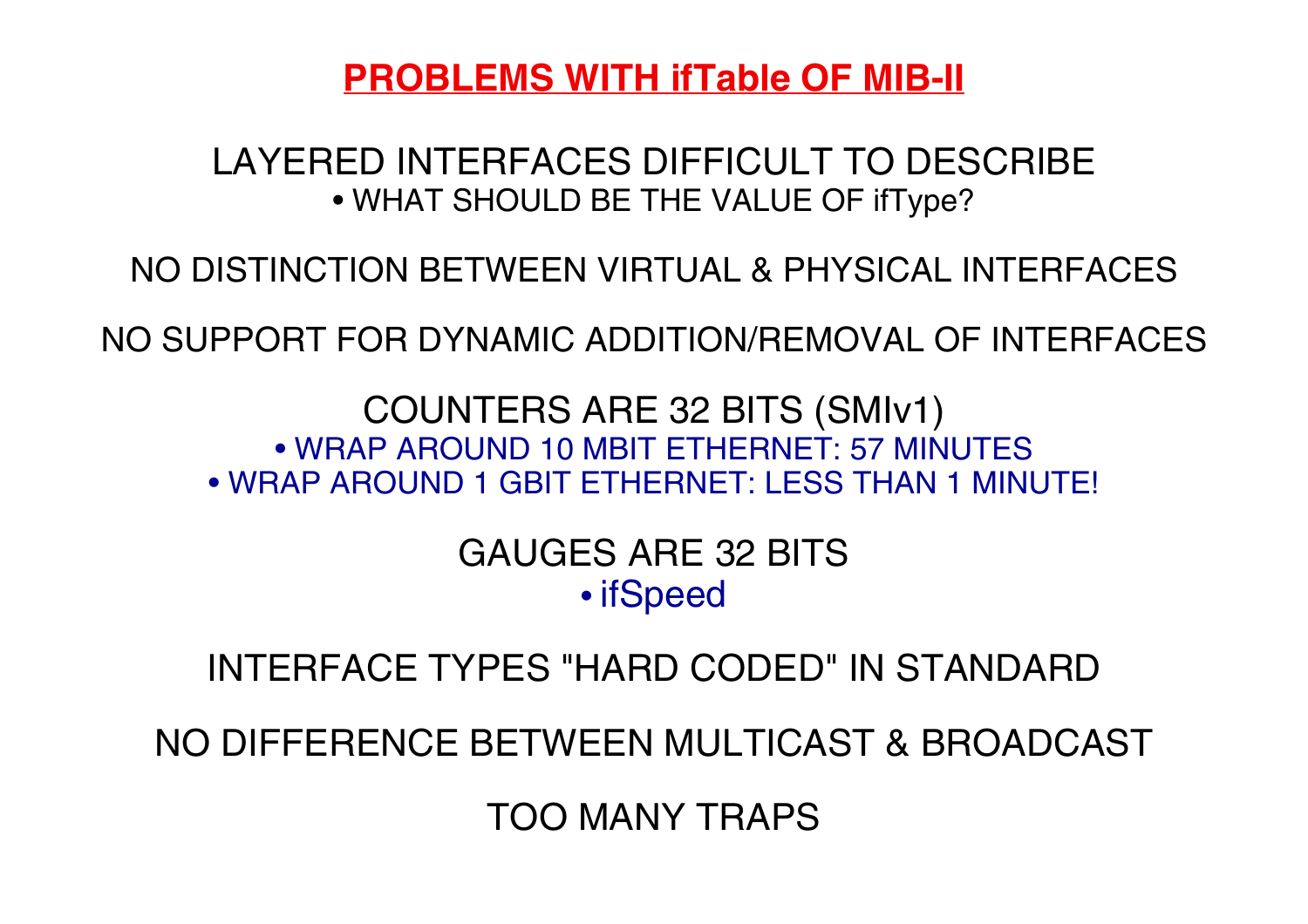## **INTERFACE STACKS**

# LAYERING OF INTERFACES NOW DEFINED BY ifStackTable



## *ifStackTable:*

| higher         | lower          | status |
|----------------|----------------|--------|
| O              |                | active |
| 1              | O              | active |
| O              | $\overline{2}$ | active |
| $\overline{2}$ | 3              | active |
| 3              | 4              | active |
| 4              | ۰              | active |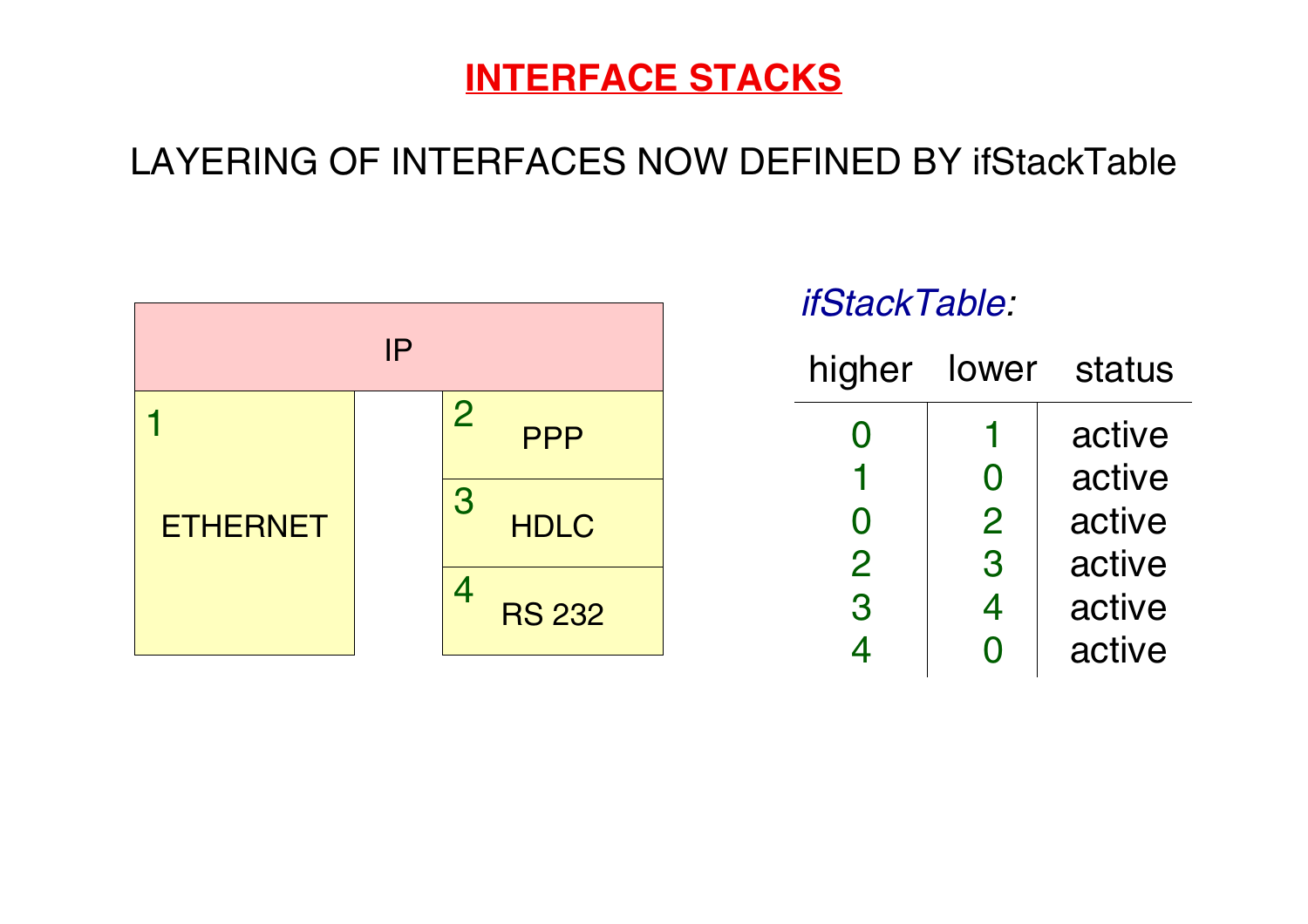**CHANGES / ADDITIONS TO THE ifTable**

NEW interfaceIndex TEXTUAL CONVENTION• INTERFACE NUMBERING NEED NOT BE CONSEQUETIVE

NEW IANAifType • INTERFACE TYPES CAN BE DEFINED EXTERNALLY

HIGH CAPACITY COUNTERS

NEW ifHighSpeed OBJECT • IN 1.000.000 BITS/S

SEVERAL OTHER NEW OBJECTS

• ifName

• ifAlias

• ifLinkUpDownTrapEnable

• ifConnectorPresent

• ifPromiscuousMode

• ifCounterDiscontinuityTime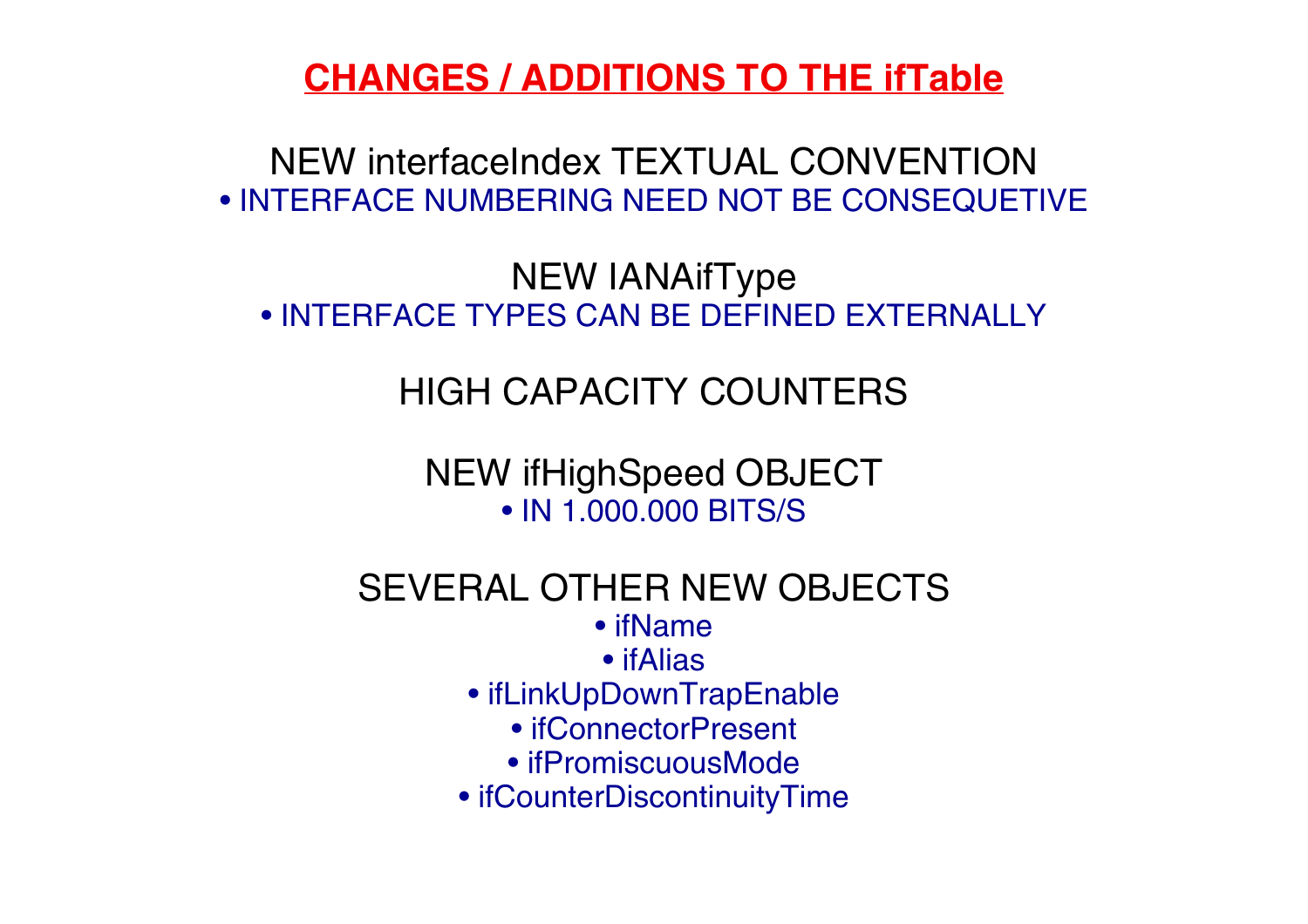## **ifXTable: HIGH CAPACITY COUNTERS**